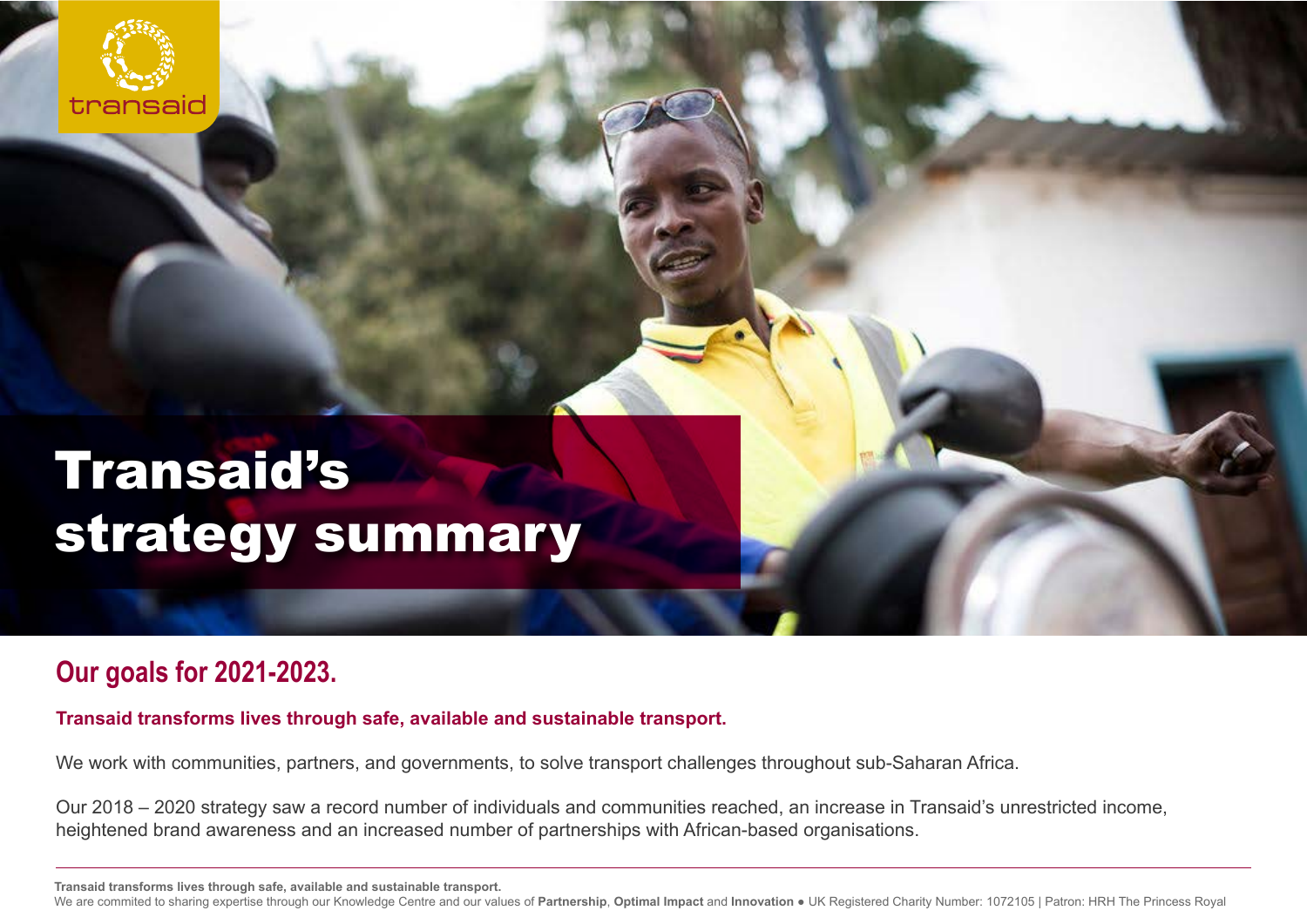We are particularly proud that in the last three years:

• Due to our strong relationships with local partners, we were able to quickly pivot, adapt and respond to COVID-19, ensuring prevention, training and support could be delivered to drivers, supply chain workers and communities in Uganda and Zambia

● 25,203 people were transferred to health facilities in Madagascar, including 3,606 who used a new public transport-based emergency transport innovation to make their journey, widening accessibility and availability of emergency transport

● 4,193 children with suspected severe malaria were able to reach life-saving treatment in Zambia. One of these children was two-year-old Wiseman who used the community managed emergency transport system to access live-saving care. Wiseman's father said: 'previously, there were so many cases of severe malaria here and there was nothing anyone could do. Now, I am very happy, without this project, anything could have happened to my son'

• A new Ugandan driver training centre in collaboration with the Ugandan private sector has been established, from which 100% of trainees interviewed felt they were safer driers and equipped with job ready skills

• Ground breaking research into the role of motorcycle taxis in the Democratic Republic of Congo Ghana, Kenya, Uganda, Tanzania and was undertaken to assess their benefits and disbenefits in a rural context; the largest study of its kind

• In the last three years we have scaled up the MAMaZ Against Malaria programme from a small pilot reaching 54,000 people to one that reaches 895,000. This is equivalent to a 1,557% increase in population coverage.

● 529 motorcycle riders were trained in Uganda and Sierra Leone by trainers from Transaid's partner in Zambia, the Industrial Training Centre (ITC)

In more than 20 years as an independent organisation, we have become increasingly well-recognised for both the quality and impact of our work in sub-Saharan Africa, for our commitment to sharing our expertise and for our strong partnerships both in the UK and across Africa.



**Transaid transforms lives through safe, available and sustainable transport.**

We are commited to sharing expertise through our Knowledge Centre and our values of **Partnership**, **Optimal Impact** and **Innovation** ● UK Registered Charity Number: 1072105 | Patron: HRH The Princess Royal